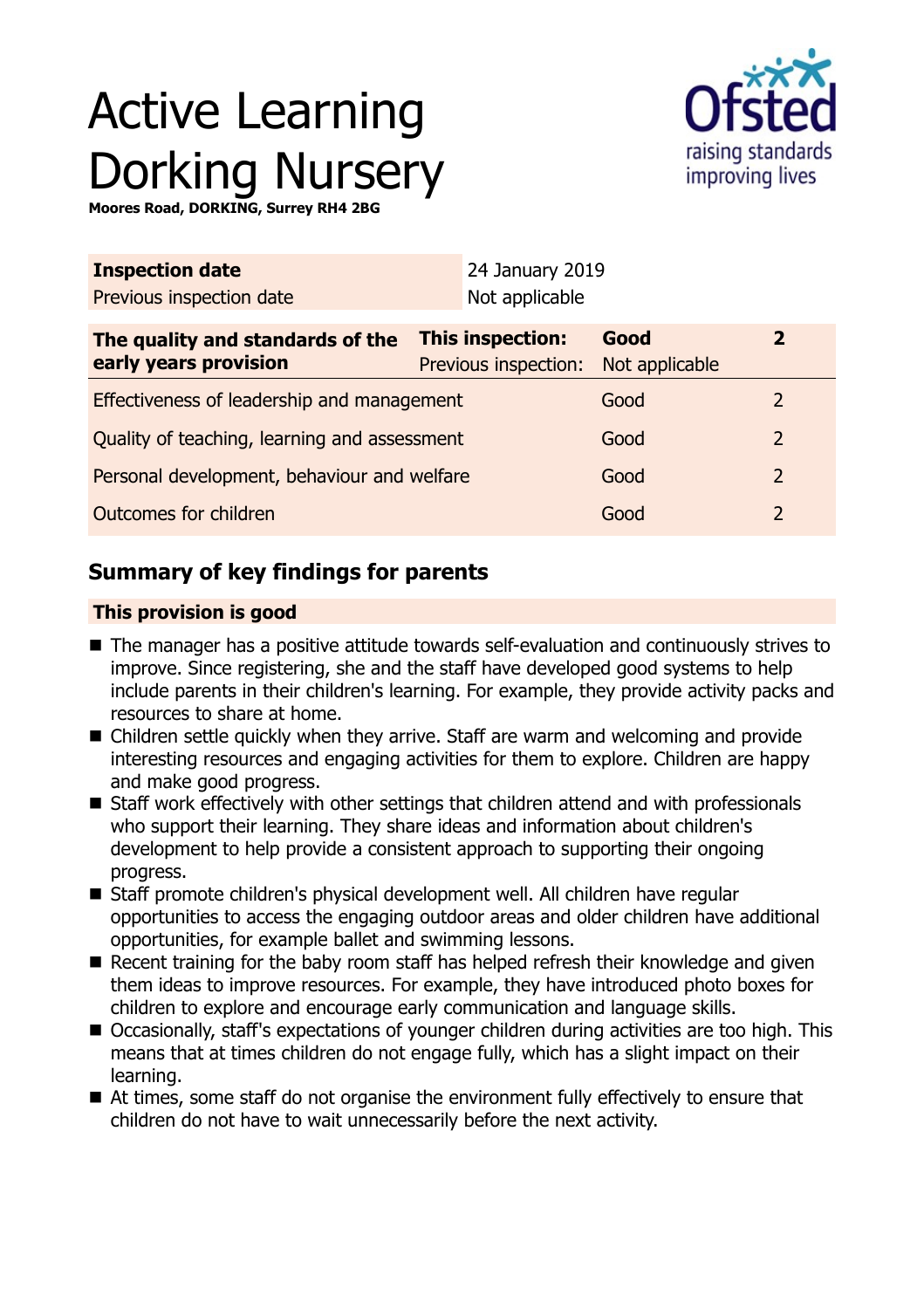## **What the setting needs to do to improve further**

## **To further improve the quality of the early years provision the provider should:**

- develop some staff's understanding of suitable levels of expectations for younger children during activities, to ensure children get the most out of all learning opportunities
- improve further the organisation of routine times in some rooms to help develop children's understanding of what they need to do next.

## **Inspection activities**

- The inspector observed a range of activities and staff's interactions with children indoors and outdoors.
- The inspector spoke to managers, staff and children at appropriate times during the inspection.
- $\blacksquare$  The inspector took part in a joint observation with the manager.
- The inspector viewed a range of written documentation, including children's development records, staff training certificates and risk assessments.
- $\blacksquare$  The inspector spoke to some parents and viewed written references to gain their feedback on the setting and staff.

## **Inspector**

Hannah Barter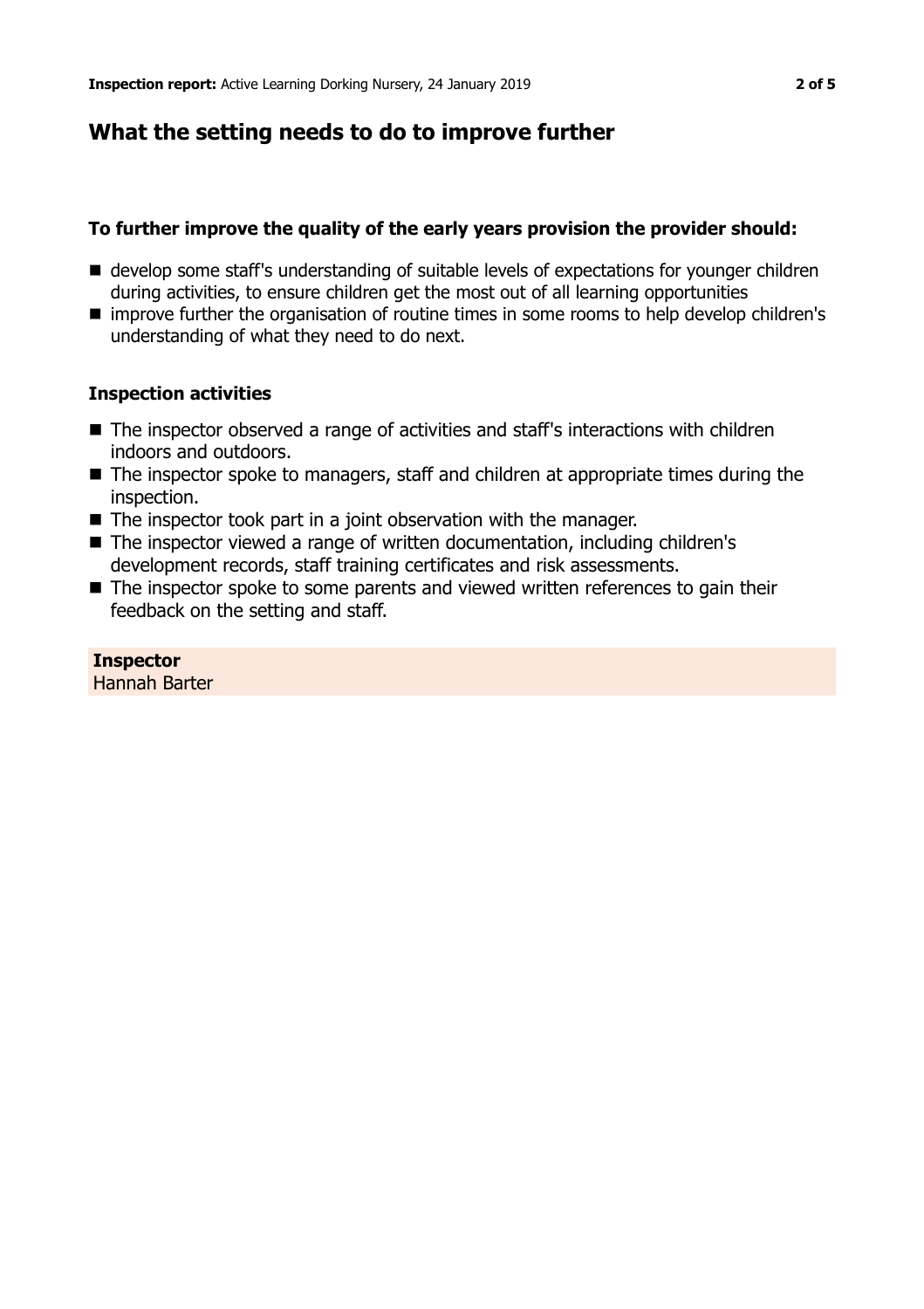## **Inspection findings**

### **Effectiveness of leadership and management is good**

Safeguarding is effective. Staff have a secure knowledge and understanding of their responsibilities to protect children from harm and the procedures to follow should they have concerns about children's safety or well-being. Managers ensure that staff's knowledge is up to date and in line with current guidelines and legislation. For example, they send staff on regular training and test their knowledge with quizzes during staff meetings. Recruitment procedures are robust. Managers work closely to ensure staff are suitable for their roles and provide them with ongoing support and mentoring to help them develop their practice and gain further skills. The manager understands the importance of monitoring children's development and assessing how groups of children are developing. She works closely with staff and tracks children's learning effectively, which enables her to identify any gaps in learning.

#### **Quality of teaching, learning and assessment is good**

Observation and assessment of children's learning are effective. Staff plan individually for children's learning and have a good understanding of their stage of development. Staff support children's communication and language skills effectively. Those who work with younger children use lots of repetition and praise them enthusiastically when they repeat single words. Staff who support older children's learning ask thought-provoking questions and make good use of opportunities to test their knowledge and encourage them to describe. For example, staff ask, 'Where do you think the insects live?' Staff plan a good range of opportunities for children to be creative. Younger children explore clay with great excitement and learn that they can manipulate it with their hands. Older children have excellent opportunities to learn about specific artists and have a go at creating their own masterpieces, while learning about colour mixing.

#### **Personal development, behaviour and welfare are good**

Staff are warm and nurturing and have strong relationships with all children. They have a secure understanding of their individual needs and ensure that home routines are mirrored to help promote children's emotional well-being. Children have good opportunities to develop their independence skills. For example, older children take responsibility for their belongings and develop self-help skills, such as preparing their snack. Children learn how to manage their own safety and take care of others. For example, they risk assess the outdoor areas with 'Candyfloss' the safety bear and check that it is safe for them to play in. Children behave well and as expected for their age. They are kind and considerate and look after each other while they play.

#### **Outcomes for children are good**

All children, including those with special educational needs, are making good progress in preparation for future learning and moving on to school. Older children are developing confident literacy skills. For example, they are able to recognise letters within their names and have a go at writing them. All children, including babies, enjoy looking at books and taking part in nursery rhymes, where they enthusiastically copy some actions and enjoy taking part. Children are confident and active learners who are not afraid to have a go and try new things.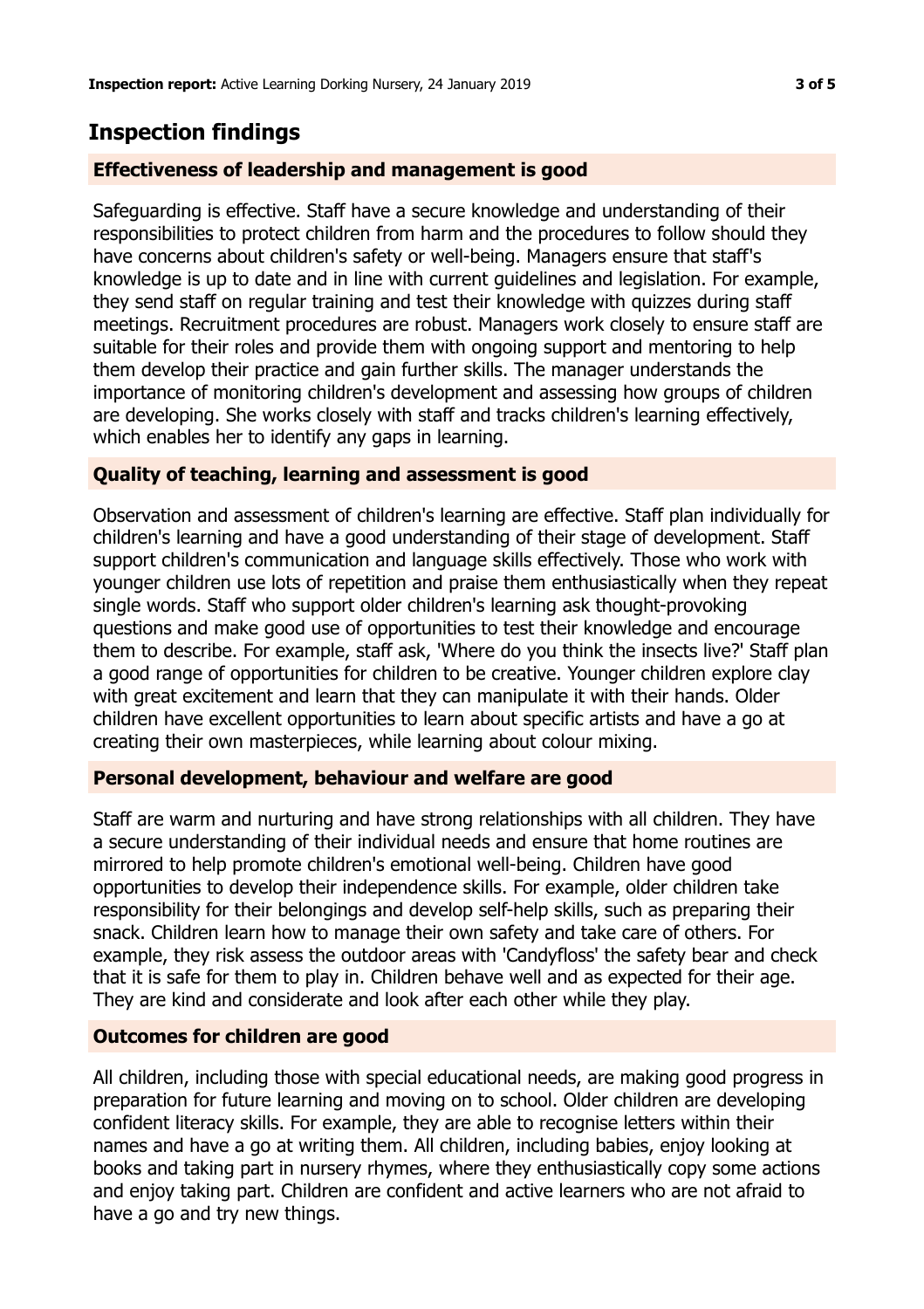## **Setting details**

| Unique reference number                             | EY542724                                                                             |
|-----------------------------------------------------|--------------------------------------------------------------------------------------|
| <b>Local authority</b>                              | Surrey                                                                               |
| <b>Inspection number</b>                            | 10090078                                                                             |
| <b>Type of provision</b>                            | Childcare on non-domestic premises                                                   |
| <b>Registers</b>                                    | Early Years Register, Compulsory Childcare<br>Register, Voluntary Childcare Register |
| Day care type                                       | Full day care                                                                        |
| <b>Age range of children</b>                        | $0 - 4$                                                                              |
| <b>Total number of places</b>                       | 90                                                                                   |
| Number of children on roll                          | 120                                                                                  |
| Name of registered person                           | <b>Bright Horizons Family Solutions Limited</b>                                      |
| <b>Registered person unique</b><br>reference number | RP901358                                                                             |
| Date of previous inspection                         | Not applicable                                                                       |
| <b>Telephone number</b>                             | 01306885095                                                                          |

Active Learning Dorking Nursery re-registered in 2018 and is one of a chain of nurseries owned by Bright Horizons Family Solutions. The nursery is open Monday to Friday from 7.30am until 6.30pm all year round. The nursery employs 28 staff, 19 of whom hold appropriate early years qualifications. The nursery is in receipt of funding for the provision of early years education for children aged two, three, and four years.

This inspection was carried out by Ofsted under sections 49 and 50 of the Childcare Act 2006 on the quality and standards of provision that is registered on the Early Years Register. The registered person must ensure that this provision complies with the statutory framework for children's learning, development and care, known as the early years foundation stage.

Any complaints about the inspection or the report should be made following the procedures set out in the guidance Complaints procedure: raising concerns and making complaints about Ofsted, which is available from Ofsted's website: www.ofsted.gov.uk. If you would like Ofsted to send you a copy of the guidance, please telephone 0300 123 4234, or email [enquiries@ofsted.gov.uk.](mailto:enquiries@ofsted.gov.uk)